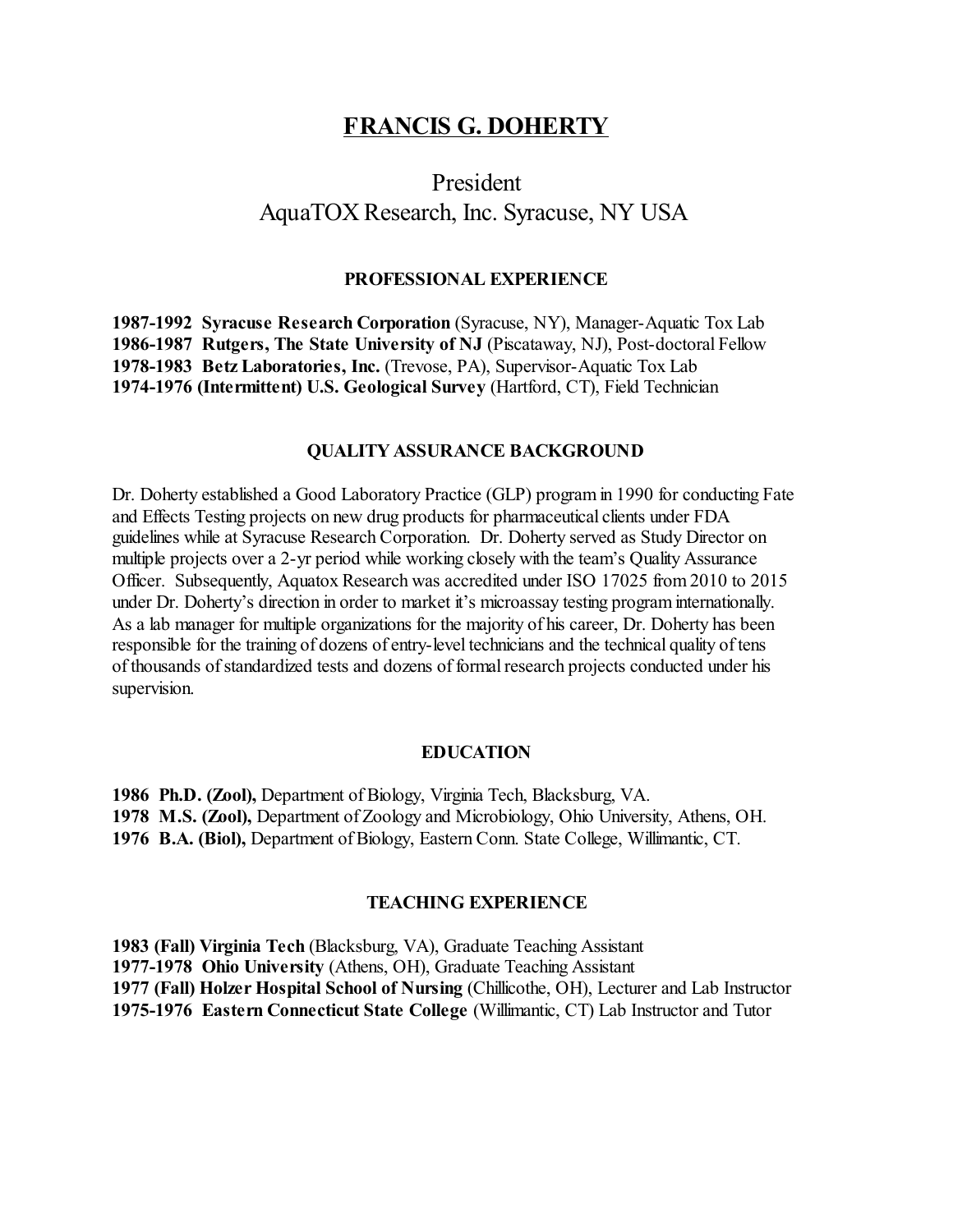## **SEMINAR ORGANIZER**

**1996** A One-Day Seminar on Microtox (5/14)

**1992** Acute Aquatic Toxicity Test Methods (4/27-5/1)

**1990** Acute Aquatic Toxicity Test Methods (10/22-26)

**1989** Acute Aquatic Toxicity Test Methods (3/28-31 and 9/25-29)

# **ACADEMIC/PROFESSIONAL ACTIVITIES**

# Student Research Supervision

- **2007** Ran Liu, Syracuse University Falcone Center for Entrepreneurship, D'aniello Entrepreneurial Internship Program.
- **2005** Kangze He, Syracuse University School of Management Kaufmann Entrepreneur Internship Program.
- **2005** Judge, Panasci Business Plan Competition, Syracuse University School of Management
- **1991-1996** Pamela Wildridge, Dissertation entitled "The Effects of Elevated Environmental Potassium on the Zebra Mussel (Dreissena polymorpha)". Ph.D. rcvd. 1996 from SUNY College of Env. Sci. & Forestry.
- **1996** Syracuse University School of Management, MBA Consulting Project
- **1993** Syracuse University College of Law, Technology Transfer Research Center

# Invited Lecturer

- **2004** The RETEC Group (Syracuse, NY)
- **2003** The RETEC Group (Ithaca, NY)
- **2002** Penn State University (University Park, PA)
- **2001** Blasland, Bouck & Lee (Syracuse, NY)
- **2001** Niagara Mohawk Power Corporation (Syracuse, NY)
- **1998** Ithaca College (Ithaca, NY)
- **1997, 1995** LeMoyne College (Syracuse, NY)
- **1996** American Electroplaters' and Surface Finishers' Society (Binghamton, NY)
- **1995, 1988** Johnson State College (Johnson, VT)
- **1995, 1992** State University of NY/College of Env. Sci. & Forestry (Syracuse, NY)
- **1993** Syracuse University College of Law (Syracuse, NY)
- **1990** Merck & Co., Inc. (Rahway, NJ)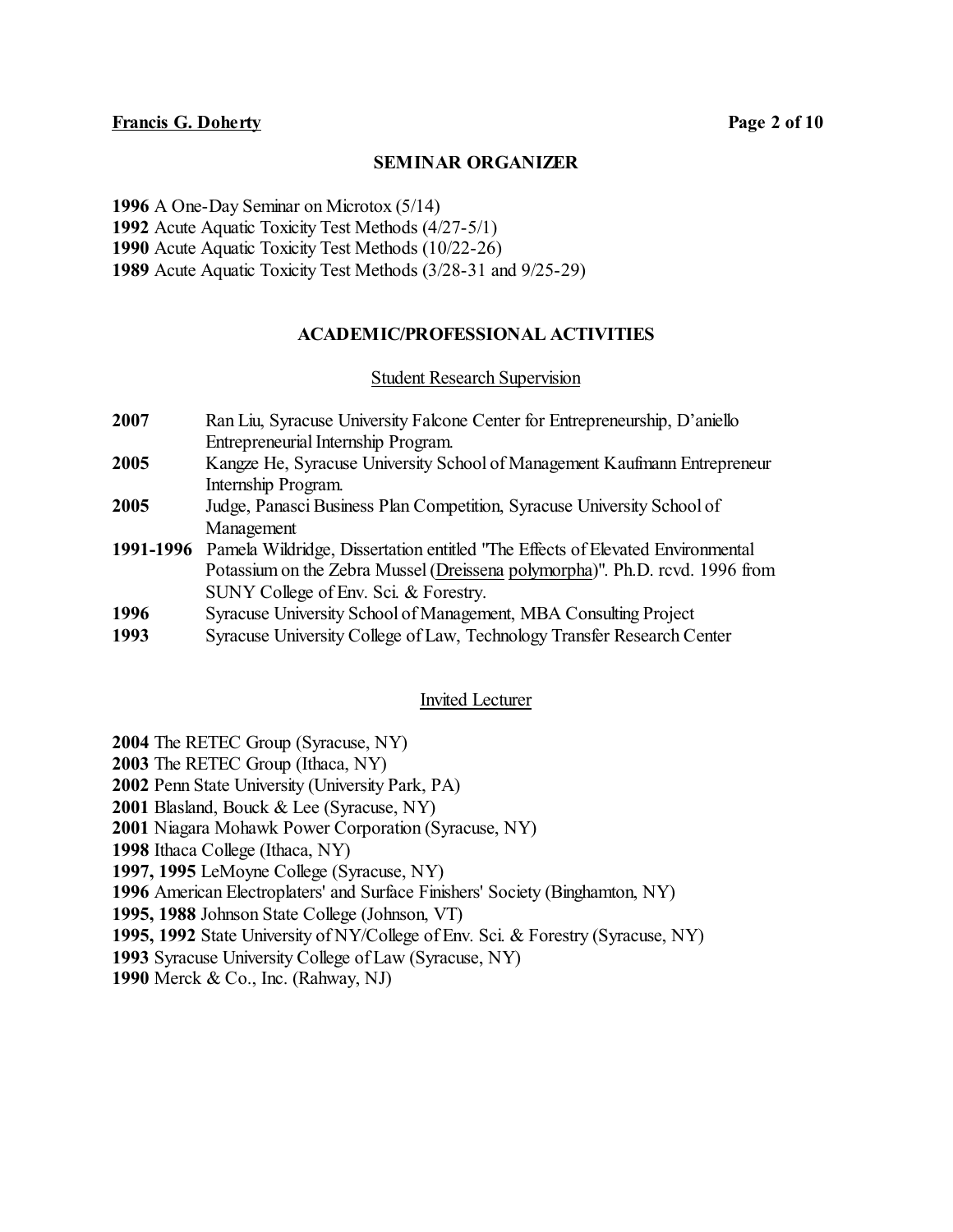# Professional Society Presentations

 Int. Conf. on Contaminated Soils, Sediments and Water, Amherst, MA Society of EnvironmentalToxicology and Chemistry (SETAC), Philadelphia, PA TAPPI Annual Technical Conference, Boston, MA New York Water Pollution Control Association FallChapter meeting, Syracuse, NY Zebra Mussel Conference, Toronto, Ontario, Canada Zebra Mussel Conference, Toronto, Ontario, Canada Illinois Water Pollution Control Board Biomonitoring Conference, Matteson, IL SETAC, Toronto, Ont., Canada SETAC, Pensacola, FL American Society for Testing and Materials, New Orleans, LA American Society of Zoologists, Baltimore, MD SETAC, St. Louis, MO American Malacological Union Meetings, Kingston, RI SETAC, Arlington, VA American Society of Zoologists, Richmond, VA

# Journal Reviewer

Advances in Environmental Research American Society for Testing and Materials Archives of Environmental Contamination and Toxicology Environmental Science and Technology Environmental Toxicology and Chemistry (Editorial Board Member, 2004-2006) Hydrobiologia Journal American Water Works Association Water Research

# **PUBLICATIONS**

# Journal Articles

Doherty, F.G. 2008. Effect of storage temperature on the activity of submitochondrial particles. Environ. Toxicol. Chem. **27**, 2501-2503.

Doherty, F.G. 2005. The Submitochondrial Particle Assay as a Biological Monitoring Tool Pgs 376-379, In: J.H. Lehr (ed) Water Encyclopedia. John Wiley & Sons, Inc., Hoboken, NJ

Doherty, F.G. and K.E. Gustavson. 2002. Repeatability of the submitochondrial particle assay. Ecotoxicol. Environ. Safety. **53**, 122-128.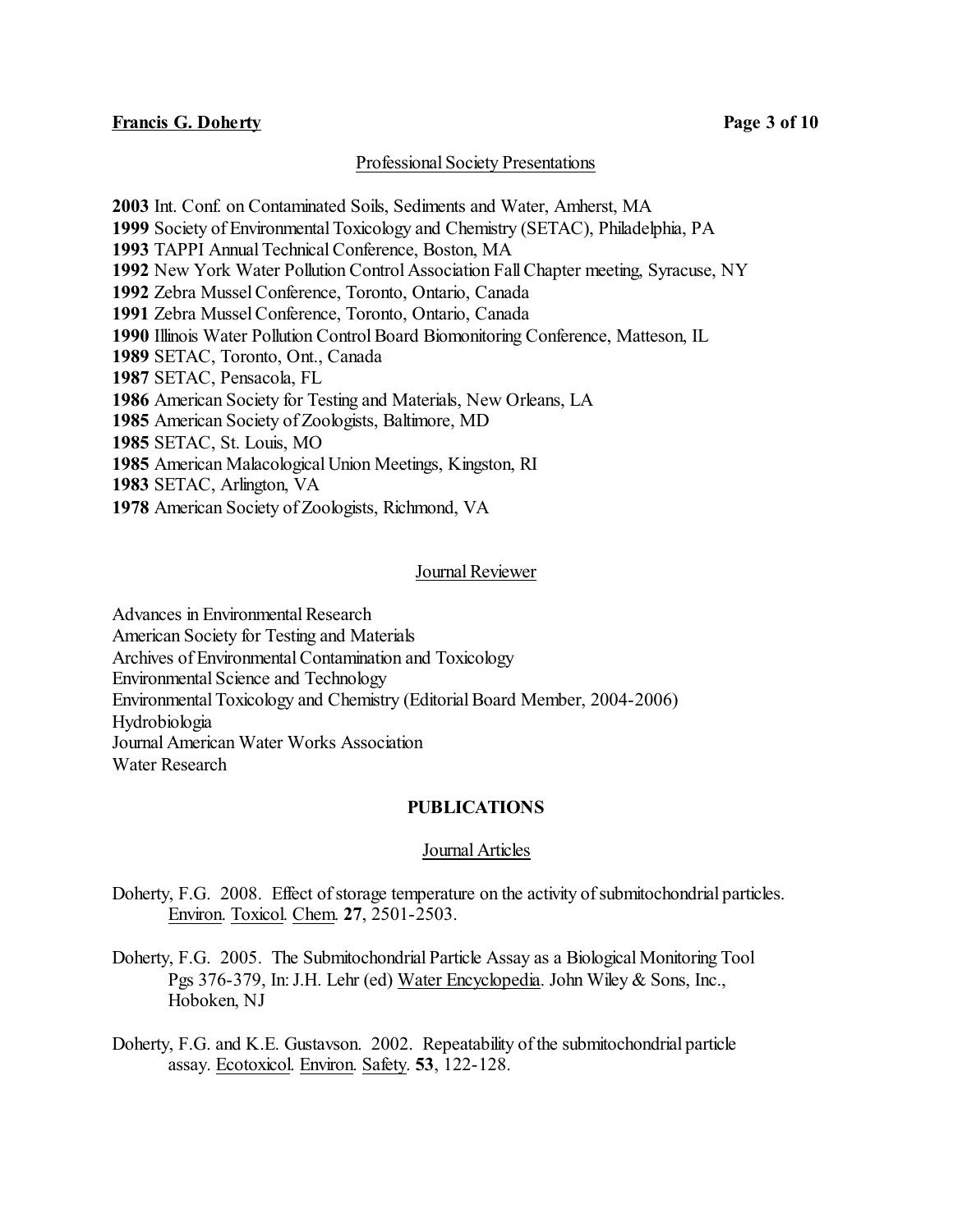# **Francis G. Doherty Page 4 of 10**

- Doherty, F.G. 2001. A review of the Microtox<sup>R</sup> toxicity test system for assessing the toxicity of sediments and soils. Water Qual. Res. J. Canada **36**, 475-518.
- Doherty, F.G., A.A. Qureshi, and J.B. Razza. 1999. Comparison of the Ceriodaphnia dubia and Microtox<sup>R</sup> Inhibition tests for toxicity assessment of industrial and municipal wastewaters. Environ. Toxicol. **14**, 375-382.
- Wildridge, P.J., R.G. Werner, F.G. Doherty, and E.F. Neuhauser. 1998. Acute effects of potassium on filtration rates of adult zebra mussels, Dreissena polymorpha. J. Great Lakes Res. **24**, 629-636.
- Wildridge, P.J., R.G. Werner, F.G. Doherty, and E.F. Neuhauser. 1998. Acute toxicity of potassium in the adult zebra mussel, Dreissena polymorpha. Arch. Environ. Contam. Toxicol. **34**, 265-270.
- Doherty, F.G. 1996. Biomonitoring includes both traditional and alternative tests. Clearwaters **26 (3)**, 39-40.
- Magliette, R.J., D. McKinney, E.S. Venkataramani, S. Bacher, and F. Doherty. 1995. Need for environmental quality guidelines based on ambient freshwater quality criteria in natural waters-case study "zinc". Bull. Environ. Contam. Toxicol. **54**, 626-632.
- Doherty, F.G., D.W. Evans, and E. Neuhauser. 1993. An assessment of total and leachable levels of toxic contaminants in two populations of zebra mussels (Dreissena polymorpha) from Lake Erie. Ecotox. Environ. Safety **25**, 328-340.
- Doherty, F.G. 1991. Quality assurance in effluent monitoring. Environ. Audit. **2**, 249-257.
- Doherty, F.G. 1990. The Asiatic clam, Corbicula spp., as a biological monitor in freshwater environments. Environ. Monit. Assess. **15**, 143-181.
- Doherty, F.G., D.S. Cherry, and J. Cairns, Jr. 1990. Multi-seasonal study of tissue water content and body condition in Corbicula fluminea (Bivalvia: Corbiculidae) from the New River, Virginia. The Nautilus **104**, 10-15.
- Doherty, F.G., M.L. Failla, and D.S. Cherry. 1988. Metallothionein-like heavy metal binding protein levels in Asiatic clams are dependent on the duration and mode of exposure to cadmium. Water Res. **22**, 927-932.
- Doherty, F.G. and D.S. Cherry. 1988. Tolerance of the Asiatic clam, Corbicula spp. to lethal levels of toxic stressors - A review. Environ. Pollut. **51**, 269-313.
- Doherty F.G., D.S. Cherry, and J. Cairns, Jr. 1987. Valve closure behavioral responses of the Asiatic clam, Corbicula fluminea on exposure to cadmium and zinc. Hydrobiol. **153**, 159-167.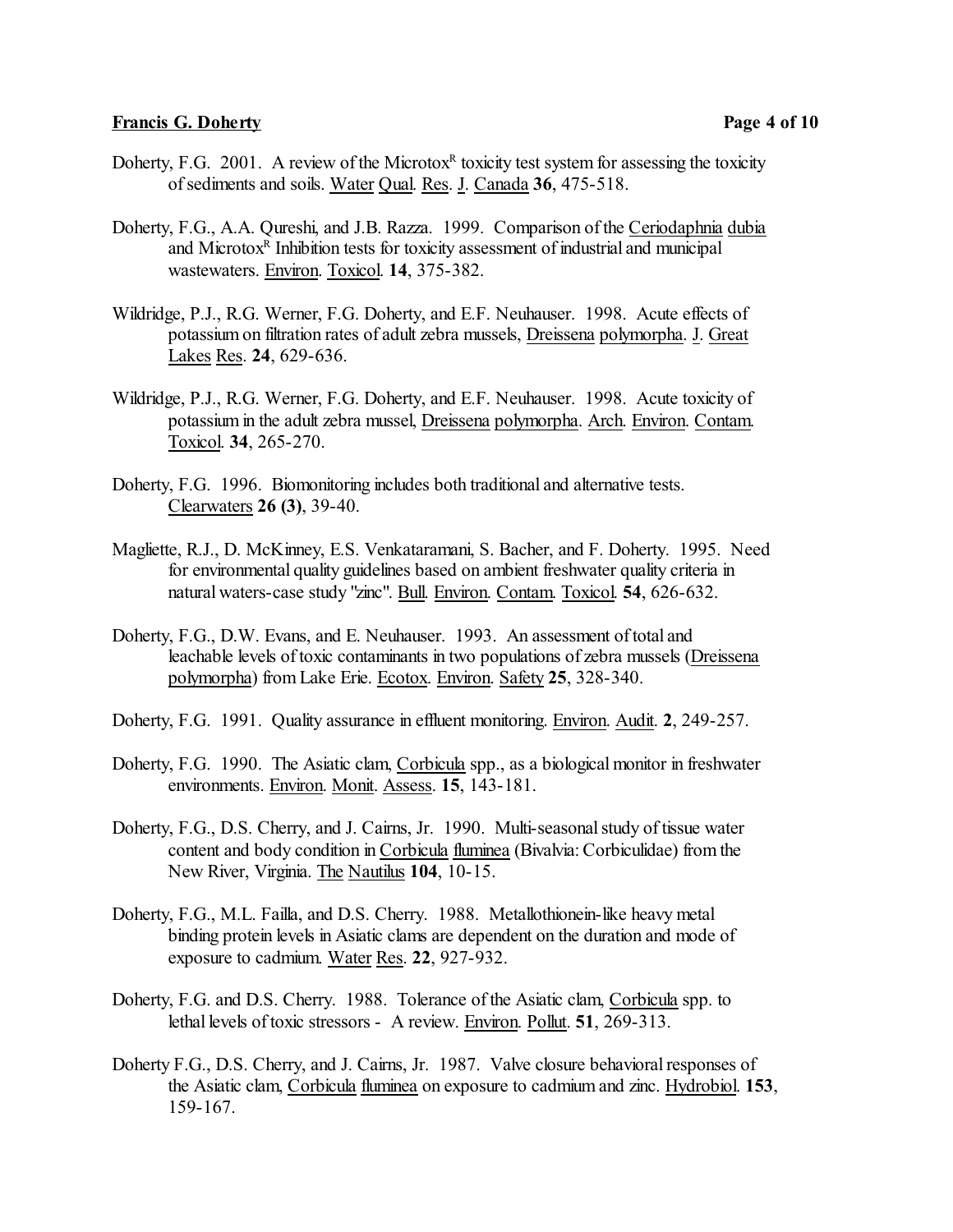- Doherty, F.G., M.L. Failla, and D.S. Cherry. 1987. Identification of a metallothionein-like heavy metal binding protein in the freshwater bivalve, Corbicula fluminea. Comp. Biochem. Physiol. **87C**, 113-120.
- Doherty, F.G., D.S. Cherry, and J. Cairns, Jr. 1987. Spawning periodicity of the Asiatic clam Corbicula fluminea in the New River, Virginia. Amer. Midl. Nat. **117**, 71-82.
- Doherty, F.G., J.L. Farris, D.S. Cherry, and J. Cairns, Jr. 1986. Control of the freshwater fouling bivalve Corbicula fluminea by halogenation. Arch. Environ. Contam. Toxicol. **15**, 535-542.
- Doherty, F.G. 1985. Detoxification rates of chlorinated solutions as determined by the half-life of biological activity with Daphnia magna. Environ. Toxicol. Chem. **4**, 97-105.
- Doherty, F.G. 1983. Interspecies correlations of acute aquatic median lethal concentration for four standard testing species. Environ. Sci. Technol. **17**, 661-665.
- Doherty, F.G. and W.D. Hummon. 1980. Respiration of aquatic insect larvae (Ephemeroptera, Plecoptera) in acid mine water. Bull. Environ. Contam. Toxicol. **25**, 358-363.

#### Abstracts

- Venkataramani, E.S., J.R. Carlin, U. Dolling, P. Christofalo, R.J. Magliette, B.H. Arison, R.A. Stearns, F.G. Doherty, and S. Bacher. 1992. Biotransformation of finasteride (MK0906) by Selenastrum capricornutum (green algae). Preprint Extended Abstract, American Chemical Society.
- Doherty, F.G., D.S. Cherry, and J. Cairns, Jr. 1985. Spawning activity of the Asiatic clam, Corbicula fluminea, in the New River, Virginia. Amer. Malacol. Union Bull.
- Doherty, F.G. 1985. Seasonal patterns of tissue accumulation and resorption in the Asiatic clam, Corbicula fluminea. Am. Zool. 25(4):24A.
- Doherty, F.G. and W.D. Hummon. 1978. A preliminary study on the toxic mode of action of acid mine water on aquatic invertebrates (Ephemeroptera, Plecoptera) through respirometry. Am. Zool. 18(3):632.

#### Symposia Proceedings

Neuhauser, E.F., J.P. Kreitinger, D.V. Nakles, S.B. Hawthorne, F.G. Doherty, and C.A. Menzie. 2003. Characterization of soot carbon and PAH bioavailability in aquatic sediments at MGP sites. Proceedings from the 19th Annual International conference on Contaminated Soils, Sediments and Water, University of Massachusetts, Amherst, MA, October 20-23.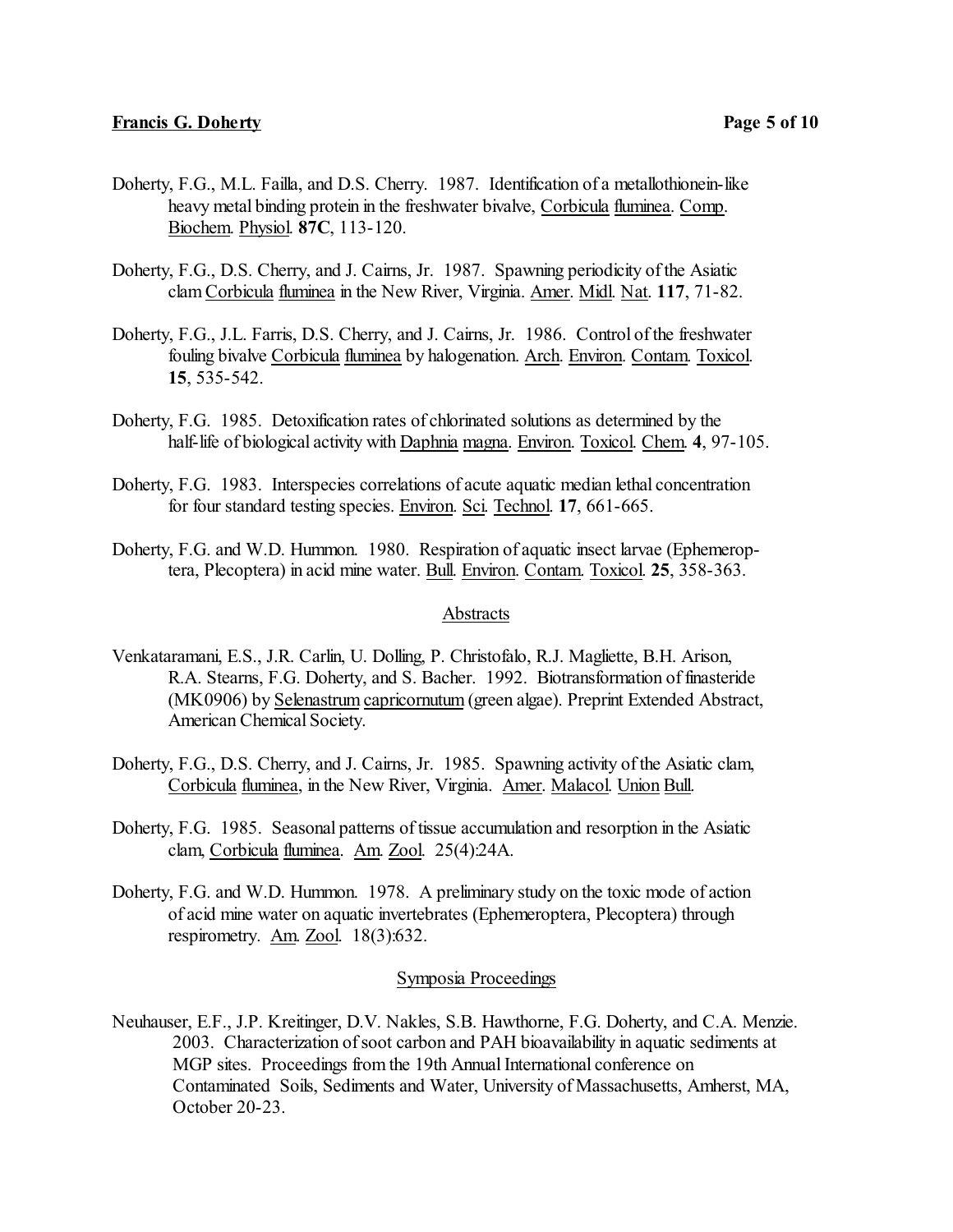- Doherty, F.G. 1993. Standard operating difficulties and practical limitations in the conductance of effluent toxicity tests. TAPPI Technical Conference Proceedings.
- Hummon, W.D., W.A. Evans, M.R. Hummon, F.G. Doherty, R.H. Wainberg, and W.S. Stanley. 1978. Meiofaunal abundance in sandbars of acid mine polluted, reclaimed, and unpolluted streams in southeastern Ohio. p.188-203. In: J.H. Thorpe III and J.W. Gibbons (eds.) Energy and Environmental Stress in Aquatic Systems DOE Symposium Series: 48 CONF-771114, National Technical Information Service, 854p.

### Thesis and Dissertation

- Doherty, F.G. 1986. A Multidisciplinary Study of the Asiatic Clam CORBICULA FLUMINEA From the New River, Virginia. Ph.D. Dissertation, Department of Biology, Virginia Polytechnic Institute & State University, Blacksburg, VA.
- Doherty, F.G. 1978. A Preliminary Study of the Toxic Mode of Action of Acid Mine Water in Aquatic Invertebrates (Plecoptera, Ephemeroptera) Through Respirometry. M.S. Thesis, Department of Zoology and Microbiology, Ohio University, Athens, OH.

#### Patents

Davis, D.P. and F.G. Doherty. 1985. Method for controlling mollusks. Patent Number 4,561,983.

# Study Reports

- Basu, D., F. Doherty, G. Sage, P. McClure, and G. Diamond. 1992. Research Needs Related to Cycling of Mercury in Onondaga Lake. Prepared for Niagara Mohawk Power Corporation, Syracuse, NY.
- Diamond, G., F. Doherty, and E. Michalenko. 1991. Hazard Identification of Commercially Available Biocides Used and Being Developed to ControlZebra Mussels. Prepared for Niagara Mohawk Power Corporation, Syracuse, NY, Centerior Energy, Cleveland, OH, and Wisconsin Electric Power Company, Milwaukee, WI.
- Diamond, G., F. Doherty, P. Durkin, L. Ingerman, W. Meylan, E. Michalenko, and M. Odin. 1991. Environmental Effects of Commercially Available Molluscicides Used and Being Developed to Control Zebra Mussels. Prepared for Niagara Mohawk Power Corporation, Syracuse, NY, Centerior Energy, Cleveland, OH, and Wisconsin Electric Power Company, Milwaukee, WI.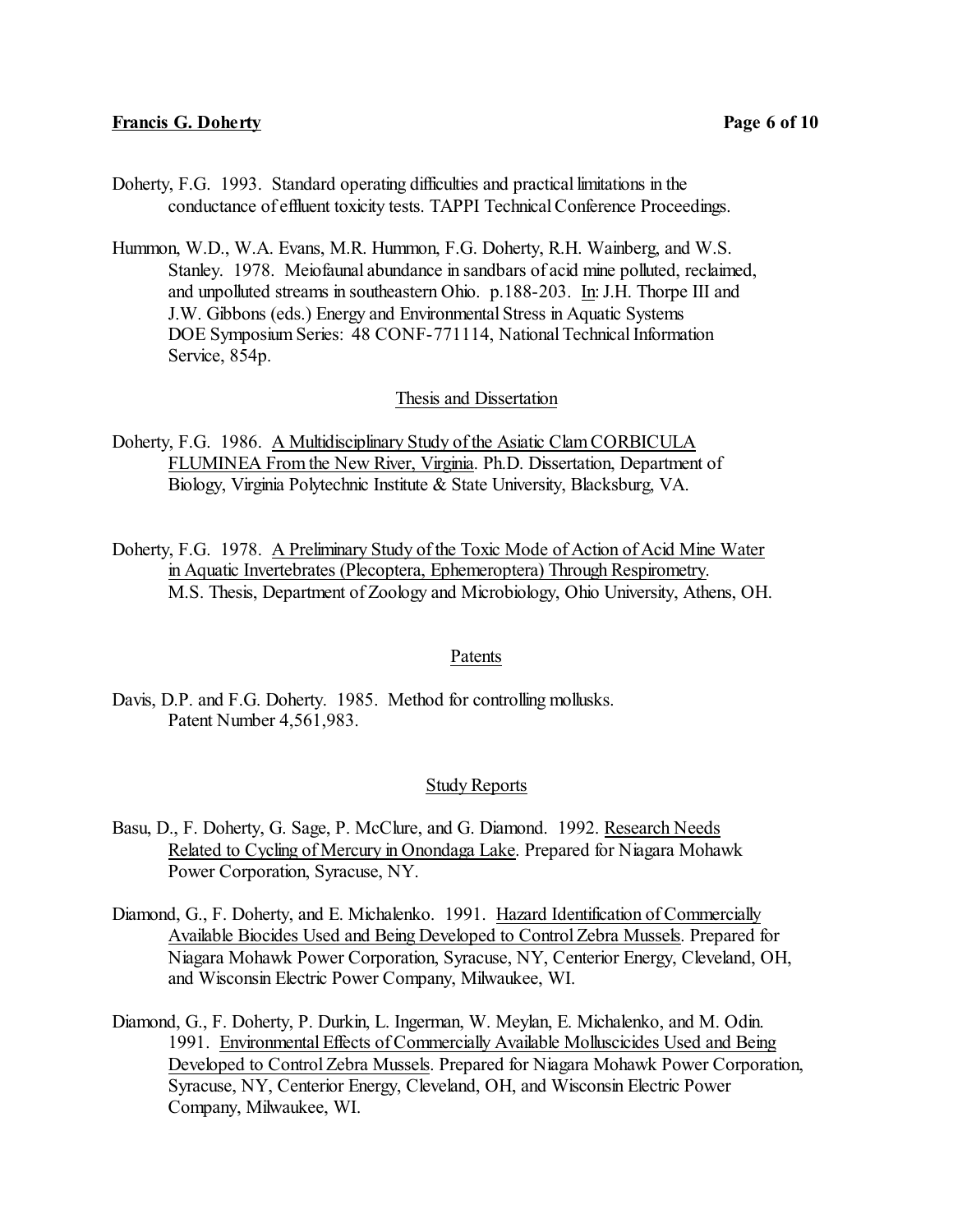Doherty, F. 1988. Guidelines for the Review of Environmental Effects Data for Health and Environmental Effects Documents (HEEDS). Prepared under Contract No. 68-C8-0004 awarded to Syracuse Research Corporation by the Environmental Criteria and Assessment Office of the U.S. Environmental Protection Agency in Cincinnati, OH.

## Technical Support Documents

Colman, J., F. Doherty, D.A. Gray, P. Goetchius, W. Jarvis, C.O. Shore, P.H. Howard, and M.W. Neal. Technical Support Document on Dinitrotoluenes. Prepared under Contract No. 68-02-4209 awarded to Syracuse Research Corporation by the Test Rules Development Branch, Existing Chemical Assessment Division, Office of Toxic Substances, Washington, D.C. (1988).

### Health and Environmental Effects Documents

- Meylan, W., F. Doherty, and N. Chambers. Health and Environmental Effects Document on 1-Butanol. Prepared under Contract No 68-C8-0004 for ECAO, U.S. EPA, Cincinnati, OH. (1989).
- Basu, D., N. Chambers, and F. Doherty. Health and Environmental Effects Document on Cacodylic Acid. Prepared under Contract No 68-C8-0004 for ECAO, U.S. EPA, Cincinnati, OH. (1989).
- Basu, D., F. Doherty, J. Ward, and E. Anderson. Health and Environmental Effects Document on Crotonaldehyde. Prepared under Contract No 68-C8-0004 for ECAO, U.S. EPA, Cincinnati, OH. (1989).
- Anderson, E., E. Crosbie, and F. Doherty. Health and Environmental Effects Document on Diethyl-p-Nitrophenylphosphate (Paraoxon). Prepared under Contract No 68-C8- 0004 for ECAO, U.S. EPA, Cincinnati, OH. (1989).
- Doherty, F., J. Ward, and W. Jarvis. Health and Environmental Effects Document on Disulfoton. Prepared under Contract No 68-C8-0004 for ECAO, U.S. EPA, Cincinnati, OH. (1989).
- Crosbie, E., E. Anderson, and F. Doherty. Health and Environmental Effects Document on Endothall. Prepared under Contract No 68-C8-0004 for ECAO, U.S. EPA, Cincinnati, OH. (1989).
- Crosbie, E., F. Doherty, and J. Ward. Health and Environmental Effects Document on Formic Acid. Prepared under Contract No 68-C8-0004 for ECAO, U.S. EPA, Cincinnati, OH. (1989).
- Crosbie, E., F. Doherty, and F. Llados. Health and Environmental Effects Document on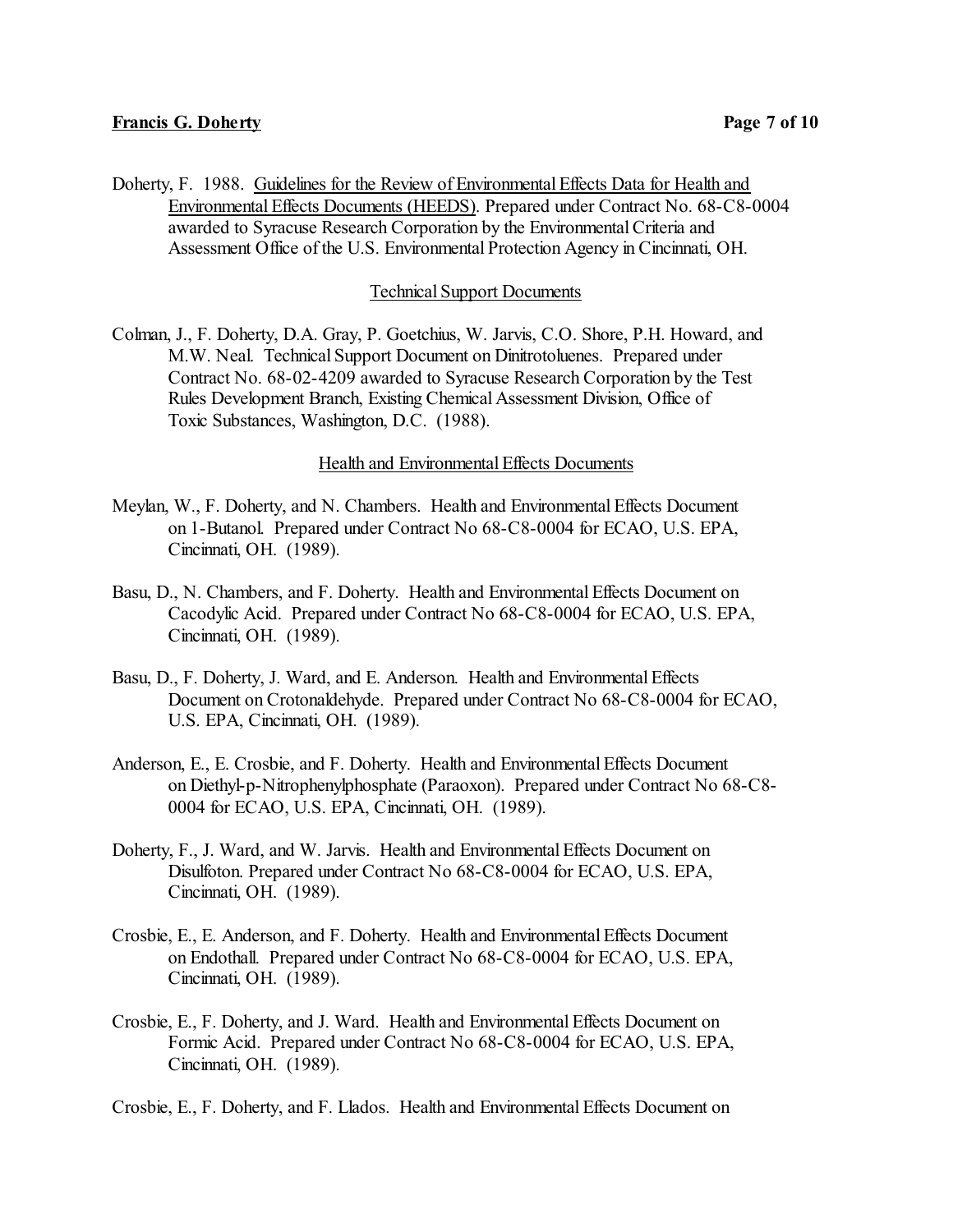## **Francis G. Doherty Page 8 of 10**

Glycidaldehyde. Prepared under Contract No 68-C8-0004 for ECAO, U.S. EPA, Cincinnati, OH. (1989).

- Meylan, W., F. Doherty, and J. Liccione. Health and Environmental Effects Document on 2-Hexanone. Prepared under Contract No 68-C8-0004 for ECAO, U.S. EPA, Cincinnati, OH. (1989).
- Jarvis, W., P. Goetchius, N. Chambers, and F. Doherty. Health and Environmental Effects Document on Maleic Hydrazide. Prepared under Contract No 68-C8-0004 for ECAO, U.S. EPA, Cincinnati, OH. (1989).
- Basu, D., C. Shore, P. Goetchius, and F. Doherty. Health and Environmental Effects Document on Methylchlorocarbonate. Prepared under Contract No 68-C8-0004 for ECAO, U.S. EPA, Cincinnati, OH. (1989).
- Meylan, W., F. Doherty, and F. Llados. Health and Environmental Effects Document on Molybdenum. Prepared under Contract No 68-C8-0004 for ECAO, U.S. EPA, Cincinnati, OH. (1989).
- Basu, D.K., F. Doherty, and P. Goetchius. Health and Environmental Effects Document on Nitrite. Prepared under Contract No 68-C8-0004 for ECAO, U.S. EPA, Cincinnati, OH. (1989).
- Basu, D.K., F. Doherty, and N. Chambers. Health and Environmental Effects Document on Nitrogen Dioxide. Prepared under Contract No 68-C8-0004 for ECAO, U.S. EPA, Cincinnati, OH. (1989).
- Crosbie, E., E. Anderson, F. Doherty. Health and Environmental Effects Document on Octamethylpyrophosphoramide. Prepared under Contract No 68-C8-0004 for ECAO, U.S. EPA, Cincinnati, OH. (1989).
- Meylan, W., F. Doherty, and P. McClure. Health and Environmental Effects Document on Pentachlorobenzene. Prepared under Contract No 68-C8-0004 for ECAO, U.S. EPA, Cincinnati, OH. (1989).
- Shore, C., D. Basu, and F. Doherty. Health and Environmental Effects Document on Phosphine. Prepared under Contract No 68-C8-0004 for ECAO, U.S. EPA, Cincinnati, OH. (1989).
- Meylan, W., F. Doherty, and C. Eisenmann. Health and Environmental Effects Document on Selenium and Compounds. Prepared under Contract No 68-C8-0004 for ECAO, U.S. EPA, Cincinnati, OH. (1989).
- Crosbie, E., C. Eisenmann, and F. Doherty. Health and Environmental Effects Document on Thiram. Prepared under Contract No 68-C8-0004 for ECAO, U.S. EPA, Cincinnati,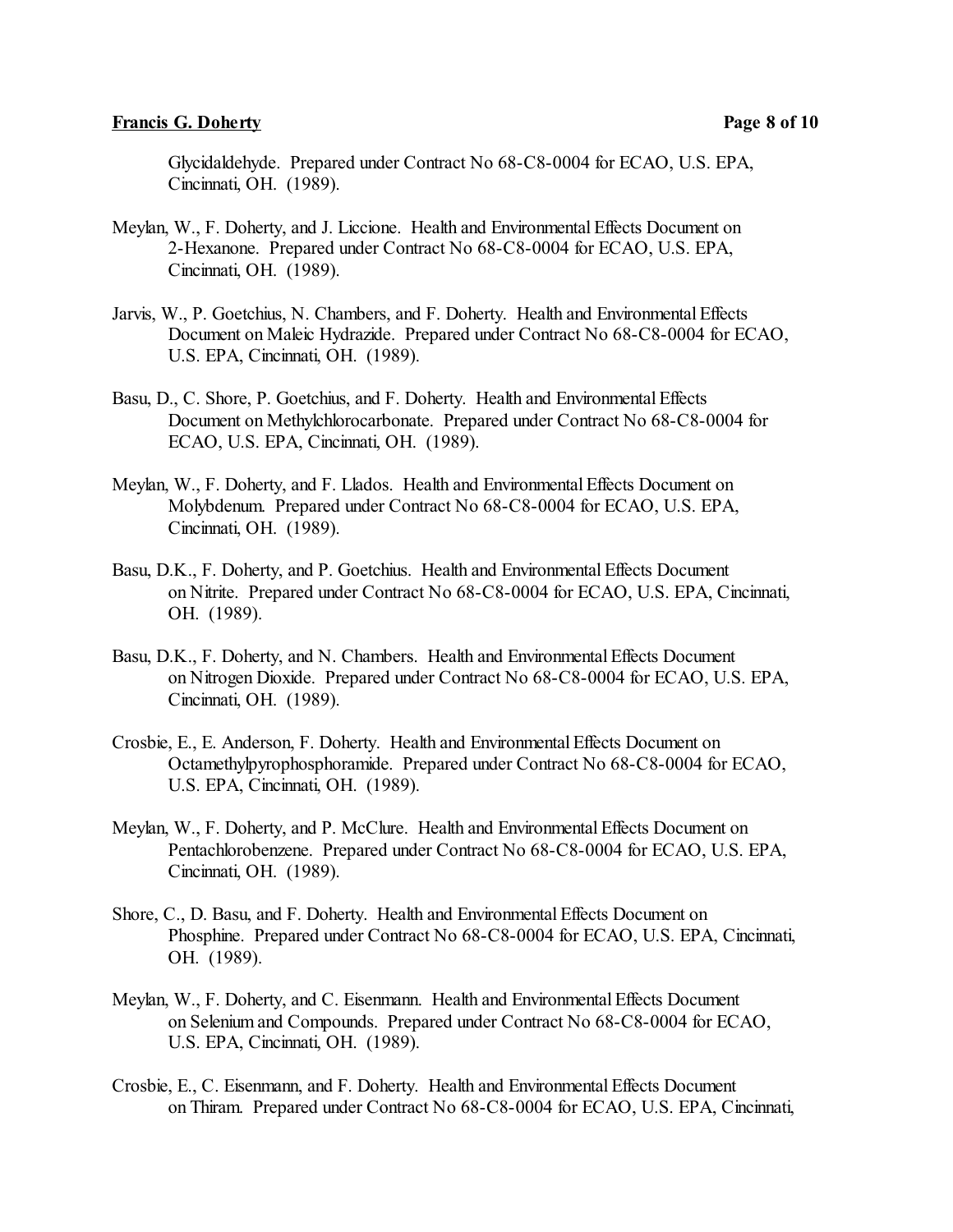OH. (1989).

- Meylan, W., F. Doherty, and J. Freedman. Health and Environmental Effects Document on Vinyl Acetate. Prepared under Contract No 68-C8-0004 for ECAO, U.S. EPA, Cincinnati, OH. (1989).
- Meylan, W., C. Eisenmann, and F. Doherty. Health and Environmental Effects Document on 4-Aminopyridine. Prepared under Contract No 68-C8-0004 for ECAO, U.S. EPA, Cincinnati, OH. (1989).
- Jarvis, W., S. Coleman, and F. Doherty. Health and Environmental Effects Document on Bromoform. Prepared under Contract No 68-C8-0004 for ECAO, U.S. EPA, Cincinnati, OH. (1989).
- Bosch, S., D. Basu, and F. Doherty. Health and Environmental Effects Document on Chloroacetic Acid. Prepared under Contract No 68-C3-3521 for ECAO, U.S. EPA, Cincinnati, OH. (1988).
- Basu, D.K., C. Eisenmann, and F. Doherty. Health and Environmental Effects Document on 4-Chlorobenzotrifluoride. Prepared under Contract No 68-C3-3521 for ECAO, U.S. EPA, Cincinnati, OH. (1988).
- Crosbie, E., F. Doherty, S.P. Sichak. Health and EnvironmentalEffects Document on 2- Chloro-1,3-Butadiene. Prepared under Contract No 68-C3-3521 for ECAO, U.S. EPA, Cincinnati, OH. (1988).
- Basu, D.K., S. Bosch, F. Doherty. Health and EnvironmentalEffects Document on Cyanohydrins. Prepared under Contract No 68-C3-3521 for ECAO, U.S. EPA, Cincinnati, OH. (1988).
- Basu, D., C. Eisenmann, and F. Doherty. Health and Environmental Effects Document on Dibromochloromethane. Prepared under Contract No 68-C3-3521 for ECAO, U.S. EPA, Cincinnati, OH. (1988).
- Wilbur, S., D. Basu, and F. Doherty. Health and Environmental Effects Document on 2,4- Dichlorophenoxyacetic Acid. Prepared under Contract No 68-C3-3521 for ECAO, U.S. EPA, Cincinnati, OH. (1988).
- Crosbie, E., S.P. Sichak, and F. Doherty. Health and Environmental Effects Document on Ethylenediamine. Prepared under Contract No 68-C3-3521 for ECAO, U.S. EPA, Cincinnati, OH. (1988).
- Crosbie, E., S.P. Sichak, and F. Doherty. Health and Environmental Effects Document on Hexachloroethane. Prepared under Contract No 68-C3-3521 for ECAO, U.S. EPA, Cincinnati, OH. (1988).